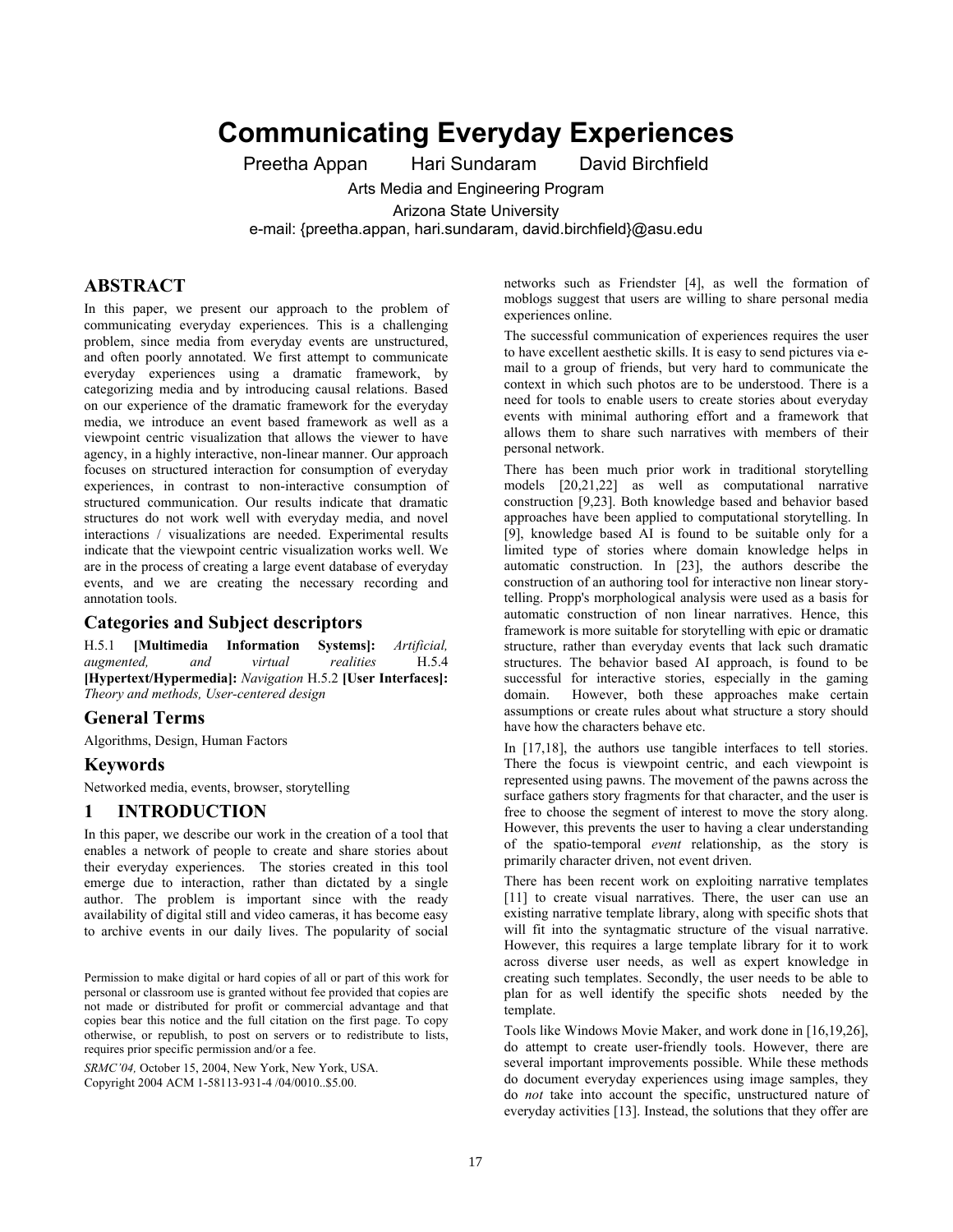generic, and will work with images from other domains as well. Secondly, they do not focus on narrative structures, crucial to communication of meaning. Finally, the tools do not enable a network of users to share images easily – the primary sharing mechanism is the web, usually using a static image storyboard ([5] is an exception).

In this paper we detail our approach to the problem. We first attempted to solve the problem of communication of everyday experience through the use of dramatic structures, motivated by [9,17]. We built a simple narrative model based on the work in [9] – we used a subset of the elements that Brooks uses in his work, primarily as the goals of the two projects differ. One of the authors created narratives based on this model, by specifying relations on media from her personal collection. She additionally annotated the media with *who, where, when and what*. An informal user study of the resulting narratives yielded negative results. The narratives appeared disjointed, and force-fitting the narrative model (and the narrative relations of conflictresolution etc.) did not seem to increase the comprehensibility of the media.

These experiments made us rethink the process of consuming everyday experiences. We found that personal experience narratives do not fit well, into any predefined structural models. Secondly we wanted to address the issue that most user *do not*  want to spend time authoring stories. We addressed this issue by creating an interactive, viewpoint centric navigation of the events that occur in a social network. This is a change from authoring *structured communication* with passive consumption, to an interactive framework where the *structured interaction* is central to the consumption of the narrative. The users have complete agency in narrating events through the media and text they upload, without having to worry about specifying structure. *The story emerges through the interaction.* 

Our framework makes sense when users are attempting to communicate everyday experiences that are largely unstructured. Moreover, there is no single person's ownership of the story; instead there is a sense of sharing experiences and collective ownership. Our framework seems to be validated by pilot user studies. Our results also indicate that much needs to be done regarding data collection, the appropriate tools for recording and annotation.

The rest of the paper is organized as follows. In the next section, we document our attempts to communicate everyday experiences using dramatic structures. In section 3, we present our event based framework. In section 4, we present our viewpoint centric visualization. In section 5, we discuss our current approaches to creating a large event base. In section 6, we discuss future work, and finally in section 7, we present our conclusions.

# **2 DRAMA IN REAL LIFE**

We shall now describe our work involving the use of dramatic storytelling structures, for communicating everyday experiences. We begin by first describing our interpretation of everyday experiences.

### **2.1 The everyday experience**

An experience is commonly understood as follows:

*ex·pe·ri·ence: the fact or state of having been affected by or gained knowledge through direct observation or participation [1].* 

Central to our understanding is the idea that experiences are due to embodied interactions with the world, that meaning emerges through this interaction [13]. As in [12], we acknowledge that experiences are remediated through data samples (images / audio / text etc.) whose active interpretation creates *another experience* in the recipient. In prior work [10,24,25], we have attempted to create *experiential systems* – they are real-time, context-aware, user-centric and multi-modal. They cause a variation in the knowledge in the observer, due to direct interaction with the computer mediated environment.

The devices (forms / structures) that effectively mediate the authors experiences using the data samples, are aesthetic choices. Hence we began our investigation on how everyday experiences could be communicated, by looking at work on computational [9] and situated forms of storytelling [18]

We were motivated by the work in [9], an authoring tool for non-linear forms. Brooks in his work used three components of storytelling – the structure of the narrative, the collection and organization of story fragments with representation of their meaning and a navigational strategy through that collection to create *AgentStories* [9], an authoring tool for non linear storytelling. He provided the well established Branigan's schema [8] for modern cinematic style narratives as building blocks for the authors to use while constructing their "metalinear" narratives. Authors could create casual chains, to relate all the fragments of their story. Then, story agents would automatically construct a linear story, based on rules governing its behavior. For example, one agent would always leave conflicts unresolved, while another would always follow a strict debate like point-counterpoint structure in the story constructed by it. Thus different types of linear narratives would follow from the same story structure created by the authors.

## **2.2 Our Implementation**



**Figure 1:** An example of an authored conflict-resolution relation between media . The first story fragment is from a party and the second from a trip. The author has specified the former to be the resolution of the conflict in the latter.

We applied a simplified version of the work described above as a starting point towards our goal of creating a tool to enable users to construct stories about every day events. We began by defining a simple narrative model. The elements in our model were a subset of elements from Brooks' work, namely *introduction, diversion, conflict, resolution and ending*. We used a simple subset because the goals of the two projects are different. In [9], the author wants to create a meta-linear narrative construction tool, primarily for fictional material. In our work we want a minimal authoring tool for everyday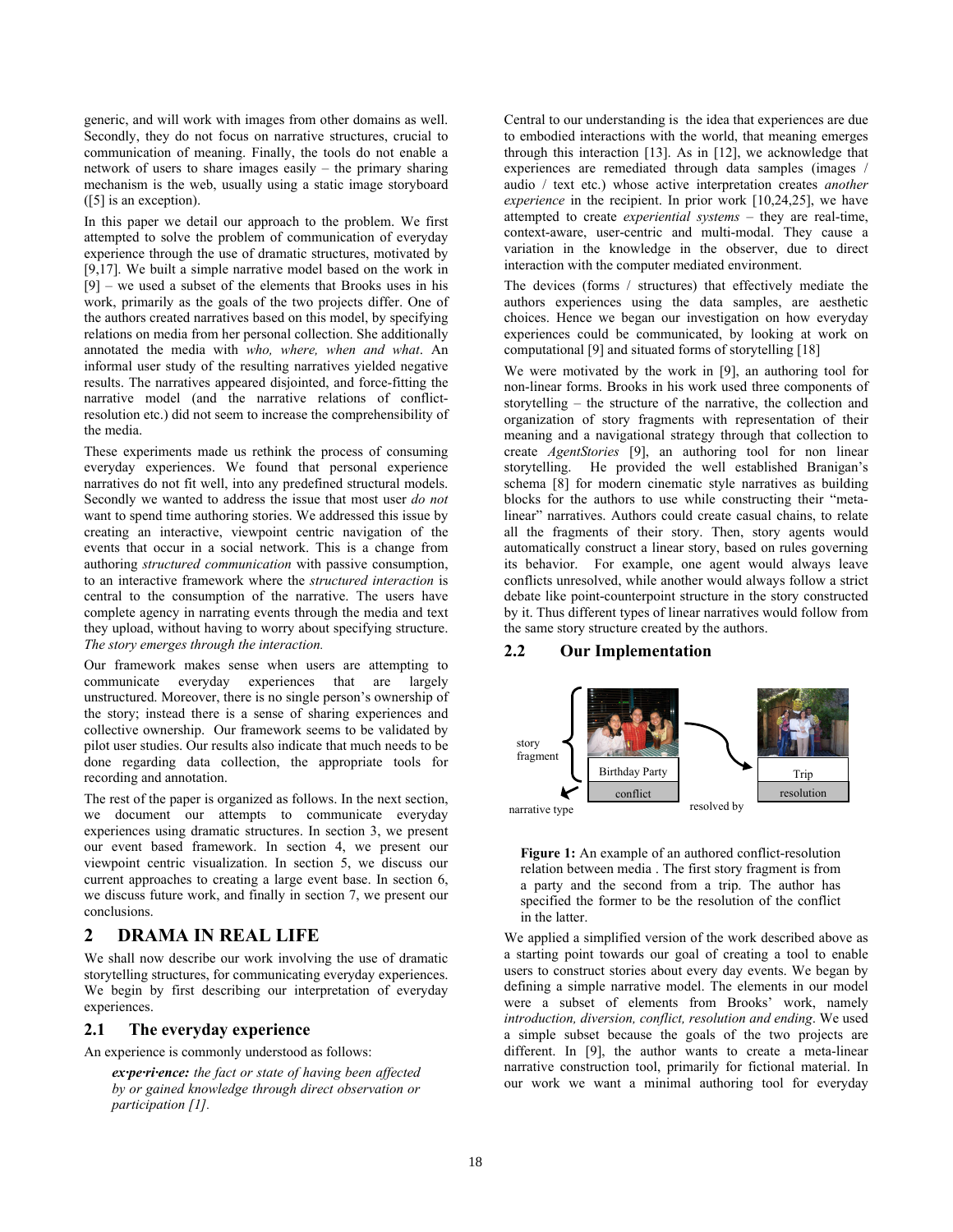experiences, that additionally place a minimal authoring burden on the user.

In order to enable users to connect story fragments together, we provided the following relationships – *precedes, succeed, support and conflict-resolution*. We used a simple data model, where story fragments could be images, plain text or a combination of both.

One of the authors labeled pictures and text (i.e. story fragments) from her personal media collection, with structural identifications that are mentioned in the previous paragraph, and also specified relationships from the list provided above. Note that, the author would take relationships between storyfragments into account, while labeling them. For example, while specifying one fragment to be the conflict of another, the author will ensure that at least one person (i.e. the *who* property) is associated with both. Hence, we did not use image meta-data directly here –i.e. *who, when, what and where*.

We then built a software program that would parse these labels and construct a sequence of clips (i.e. pictures and text), based on rules similar to those used by the story agents in [9] . We assumed a simple narrative structure, in which a story would have an introduction, followed by one or more conflicts, which are resolved (if the author has created resolutions), and then concluded. The program is described in the following steps:

- The program begins by first organizing story fragments according to character point of views.
- It then chooses and orders story fragments, based on the narrative structure given above, along with simple rules, two examples are given below.
	- o If *diversion* fragments are created, they would be included before the resolution of any conflicts. By *diversion*, we mean a clip added between conflict and its resolution, to provide a deviation from the plot, similar to comic relief scenes in films.
	- o If more than one *resolution* exists for the same *conflict*, one of them would be chosen at random).
- The program terminates with its output as an ordered set of story fragments, once the termination conditions are met , i.e. either an ending has been found, or the conflict(s) could not be resolved any further.
- The chosen fragments would then be presented as a slideshow to the user.

We decided to use the multimedia slideshow format to present the story, since we presumed that users would be comfortable with passively consuming media. They are already familiar with such consumption mechanisms when watching films / television. We now present the results of our original experiment

#### **2.3 Results**

We conducted informal user studies with fellow graduate students. The feedback was that the narratives created using computational approaches seemed disjoint and not very meaningful. These results were fairly compelling for us to conjecture that a formal user study would only reinforce the feedback we received with the informal evaluation.

We now present several reasons why traditional narrative construction mechanisms did not work for our problem of communicating everyday experiences.

First, it is very hard to assign labels (such as conflict, introduction, resolution etc.) to pictures/writings from every day events. For example, let us assume that there were a set of pictures from a party, where everyone was having a good time. A user could write an anecdote about each picture, but is unable to fit them into any sort of narrative category such as "resolution" or "conflict." One way would be to greatly increase the number of rules to construct the narrative. However, the narrative type, and its interpretation is very user-context dependent, and a fixed set of labels would cause a mismatch between the label and the user's perception of the media content.

Second, constructing causal relationships like supporting events, opposing events, while easily done in fictional narratives is very hard to do with photographs and text that sample the everyday experience. Importantly, there are spatial and temporal relationships amongst everyday events. For example, a graduation ceremony could be followed by a dinner celebration (temporal relationship), or the place where one participant works is near the place another participant lives (spatial relationship). We also observed that causal explanations for everyday events can emerge through following these spatial and temporal relationships. (For example, a person can be present only at one location during an instance of time.)

Another key problem lies in the presentation of stories. Traditional presentation schemes like a movie or slideshow work well for fictional narratives, because of the clear presence of narrative structure in those stories. The lack of such narrative structure in stories about everyday experiences, led us to the conjuncture that a movie like linear presentation would not be useful. We believe that understanding everyday experiences requires active participation by the user, and the structure emerges from the user's *interaction*, rather than from the structure in the presentation. Hence, we concluded that, a dynamic presentation environment that allowed viewers of the story control over what they wanted to see would be more appropriate.

We concluded that storytelling everyday events with personal media required a new framework that was interactive, user friendly as well as exploratory. We realized that we needed to shift away from the paradigms of cinematic style narrative and passive consumption. Note that this effectively shifts the problem of *authoring structure* in the presentation, to structured interaction, thus leading to greater understanding of the media. In the following section, we describe our novel approach towards these goals.

# **3 EVENT BASED INTERACTION**

In this section, we propose a novel framework for interactive storytelling of personal experiences. Our solution to creating this story telling tool for everyday experiences involves (a) Defining an event model, (b) Creating an easy to use web based interface to upload everyday personal media and (c) Creating the multi viewpoint visualization interface. We begin by specifying our design goals in section 3.1, followed by describing our event model and story visualization framework.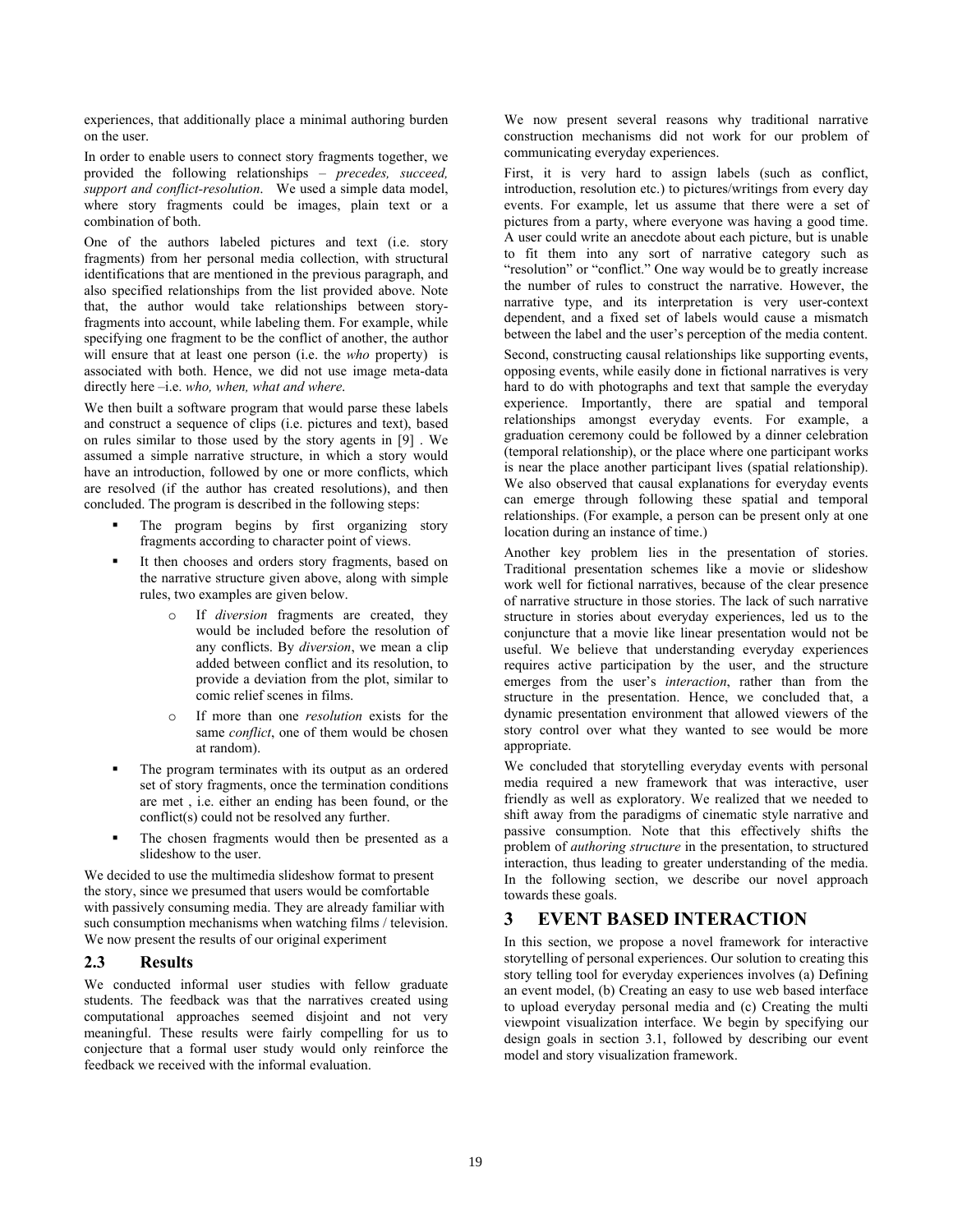## **3.1 Design goals**

We want to create an interactive framework that addresses the issue of lack of "drama" in everyday experiences. We now present our design goals:

- 1. The framework should be interactive, and preferably web-based. This would require new visualizations that differ from current computational storytelling mechanisms.
- 2. The authoring environment should place minimal burden on the user – we do not expect the users to create long structured narratives per everyday, mundane event.
- 3. It should be easy for a set of friends to explore each other's experiences, in an non-linear manner.
- 4. The users should be able to explore simultaneously, both space and time dimensions of a set of events.
- 5. There should be enough context to understand the existence of an event – i.e. the circumstances that lead to this event

#### **3.2 The event model**

In this section we formally define our event model. In the following section we discuss the following: (a) event definition, (b) media associated with an event, (c) viewpoints associated with events (d) friends associated with user.

There has been much prior work in event definition (e.g. [7,15]). Events have been defined formally as a change in state of a system [15]. However, this is a very general definition. The event model in [5], describes an event as "availability of multimedia content that covers something of importance in a given domain that happens at or during a certain time at a certain place." Events have properties such as name, meta-data, creation date, expiration date, run of validity, location, topics amongst others.

We use the dictionary [1] definition of an event: *something that happens*. Our event model is a subset of the event model described in [5]. In our framework, events have the following properties associated with them: name, location, time, media elements (set of images, sounds, text), as well as participants. Our model of an event follows from the fact that every member of a digital personal media collection has relevance to a real-life user activity – *who, when, where, what* to some user. General definitions of events (e.g. [5]) while important, are not needed in our application.

In our framework, while an event can be associated with many media elements, we make the simplifying assumption that media elements can be only associated with one event. The effect is that the user cannot author event hierarchies. Note, however that the different participants can create different event representation sequences, from the same set of events. For example Alice can create events such as "lunch" , "bob's party" whereas peter may lump all those events into one as "new york trip." A key issue with event hierarchies is that the different users will have different number of levels, and interpretations, thus making viewpoint centric navigation difficult.

Given a set of images uploaded by the user, an image is associated with an event if the media element was captured at the same time and place. The location and time can come from a GPS enabled digital camera. Images also have same meta-data fields as an event, except that they are associated with a single location and time.

Given a network of users, we assume that each user provides a list of friends, i.e. people in whose experiences she is interested. When such information is not available, we define the set of friends of a user as fellow users who have participated with this user in at least one event.

Each event can have a number of viewpoints associated with them. By viewpoint, we mean the set of media (images, text, and sound) associated with an event, that each user submits to the system. Note that there is a distinction between the number of participants in an event, and the number of viewpoints. For instance not all participants might have a viewpoint about the event. With this basic event and viewpoint framework in place, we now describe how we designed the story visualization tool.

## **4 INTERACTIVE FRAMEWORKS**

In this section we present our visualization scheme that allows for viewpoint based exploration of an event sequence.

#### **4.1 Viewpoint centric interaction**



Figure 2: Viewpoint based exploration: Every event has a set of supporting events and one succeeding event, according to the currently selected viewpoint. The user can dynamically change the viewpoint, thus changing the slideshow associated with the viewpoint, as well as the succeeding event.

The idea behind this visualization is that users desire *agency* [9] *–* users proactively interact with the system to control the flow of story, is incorporated in this visualization. Prior work in [17,18], discussed the idea of multiple authorship as well as tangible interfaces with multiple viewpoints as a storytelling mechanism. Our work combines creation and visualization of everyday stories into a unified web – based framework. Our interaction is event based and uses time and space as visual cues to make the viewer understand how the events took place.

We provide an exploratory environment that provides users with different ways to navigate through the same event space. As discussed in section 3.2 , every event has a set of viewpoints associated with it Users are presented with a dynamic visualization that lets them explore events based on the viewpoints associated with them. Initially, media associated with the selected user's events (according to the time range chosen by the user) appear on locations in a map. This map is dynamically created from online geographical data available in XML format [2]. Events are indicated by colored circles, with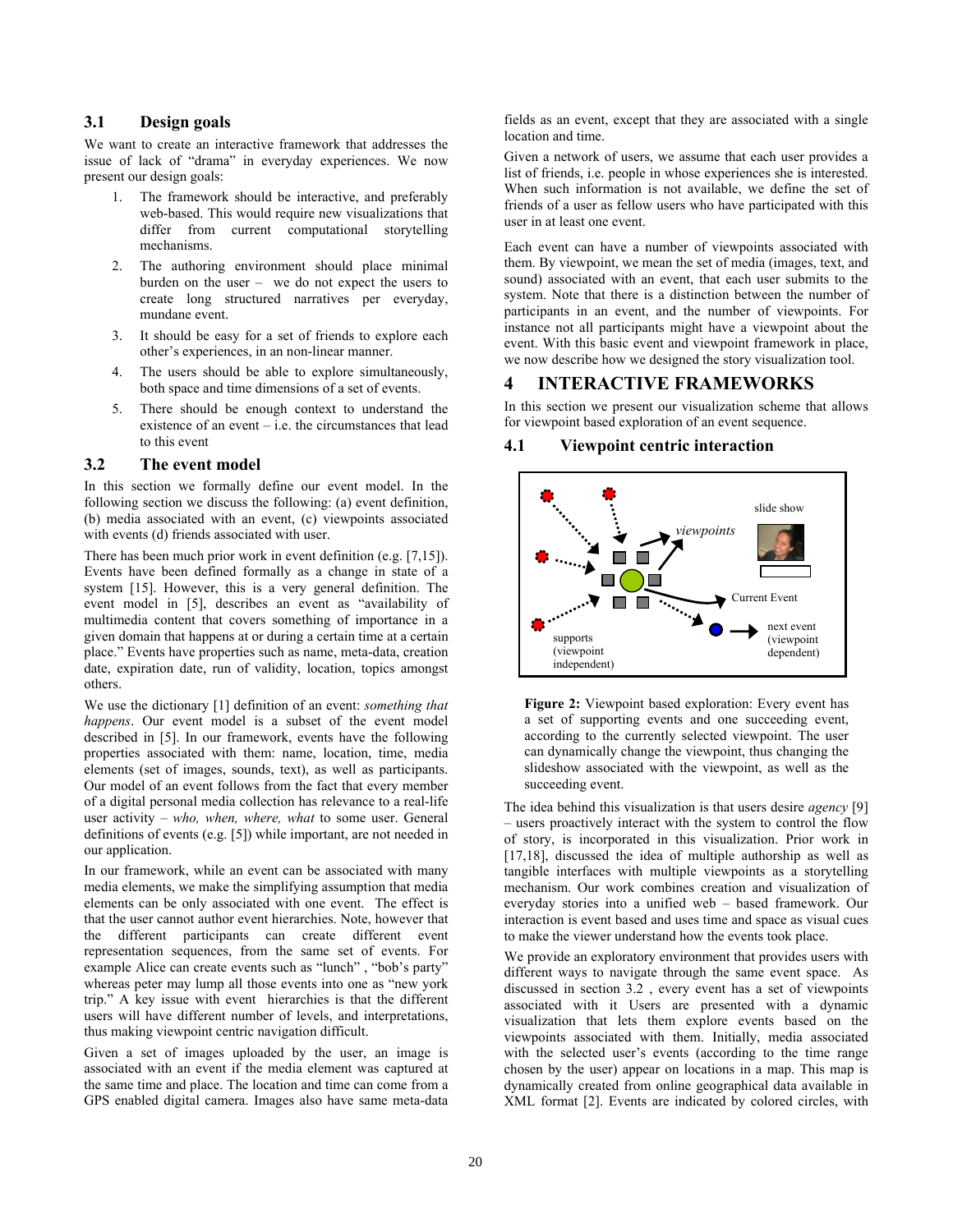

**Figure 3:** Snapshot of a viewpoint based exploration

red representing past, green representing current and blue representing succeeding events respectively. During creation, users can specify relationships between events, i.e. they can specify how one event can support another. If this information is not specified, time is used to order and present events. Note that this doesn't force the user to see events in order of their occurrence. The interface allows them to navigate across time. Figure 2 illustrates this visualization. Figure 3 is the actual snapshot of the system.

As seen in the illustration in Figure 2, the viewpoints associated with an event, are displayed around it. Also the set of supporting events (immediate past) for the current event and one succeeding event (i.e. for the currently selected viewpoint) are shown. The set of supporting events for each event are calculated as the union of all events that support each of the *k* viewpoints of the event.

Now users can select view points around the current event, to see a slideshow of media associated with the event (and the selected viewpoint). Also supporting events and succeeding events for each event, changes according to the chosen viewpoint. The user can change the current event at any time, by simply clicking on any event (supporting as well as future event). Then, the system creates the supports and succeeding events for this new current event. Note that the viewpoints associated with this new current event will be different. Users can move backwards and forwards in time by choosing past or future events respectively. Thus this is a very dynamic environment that allows users to explore events/viewpoints in a non linear manner.

#### **4.2 Other task driven interactions**

There are other interesting visualizations that can be used to browse through a personal media collection. This section describes two other visualization schemes we developed. These are task based, i.e. they help viewers achieve certain goals. Although these visualizations aren't directly related to storytelling as of now, we are working on extending them to provide alternate story presentation mechanisms to complement our multiple view point visualization.

## *4.2.1 Spatio-Temporal Evolution*

This visualization Figure 4(a) will address the task of *event conditioning*, i.e. finding out what happened before or after an event. We use maps as the background, on which events unfold

over time and space. Media associated with events appear at different locations, ordered in ascending or descending temporal order (as chosen by the user). The interaction begins by the user selecting a friend. The system responds by showing the spatiotemporal events, over time and by location The temporal transitions between locations is indicated using arcs, and saturation of the arc color is used to indicate time (latest arc is the most saturated).



**Figure 4:** (a) Spatio-Temporal evolution of digital media in our system. (b) An event cone. This is a snapshot of all the events associated with the selected users.

This visualization also additionally solves the task of determining *interesting events*. When the user moves her mouse over a specific event location, then all the friends of the selected user are who *participated in the same event* are highlighted in green. The other friends of the selected user, who participated in *other events at the same location,* are highlighted in purple.

The user can click on each highlighted user – clicking on the friends highlighted in green, will result in spatio-temporal evolution for that person, starting with the current event.

#### *4.2.2 Event Cone*

In this section we present our solution to the task of *event support*. This visualization Figure 4(b) helps us to develop a proper understanding of event relationships.

We browse a photo collection in a non-linear manner (i.e. we do not follow temporal order). Pictures trigger memories – and we pose queries – "What happened to my friend Alice after that day?" or "What led to Alice and me meeting at that party?". Our visualization attempts to provide a summarized snapshot of time and space. We call such a summary – *event cone*.

When the user selects her event of interest in the spatiotemporal browser, an event cone of that event is shown, which shows how different friends of the selected user who participated in the event, came together at that point of time, and also what happened to them afterwards. Each user has a distinct path and is individually colored. When the paths intersect, they imply that the friends meet. These visualizations are explained in further detail in [6].

#### **4.3 Experiments**

We designed a pilot user study to test our storytelling visualization framework. The visualization interface was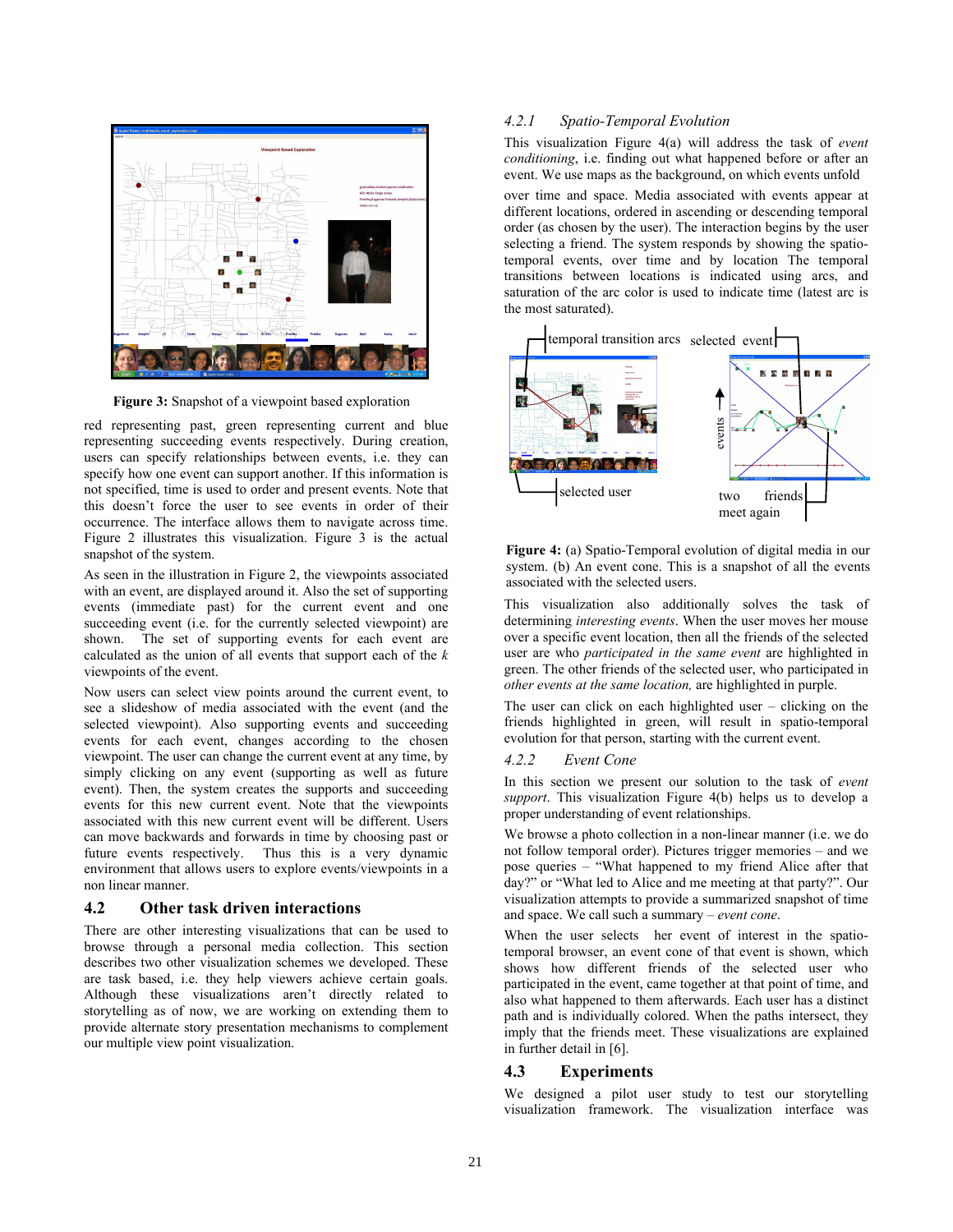implemented with processing [3]. We have conducted some preliminary experiments to evaluate our visualization. Five users were chosen, four graduate students and one working professional. Users were asked to evaluate each of the three visualization schemes – i.e. viewpoint based evolution, spatiotemporal evolution and event cones. They were asked to rank each of the three schemes, as well as rate the general usability of this system (from a scale of 1-7). We found that, our method of browsing everyday experiences was liked by users (Average score on the overall usability of the system was 6.2/7). Also, viewpoint based evolution was preferred by users, (with average rank of  $1.4 / 3$ , over the task based schemes – i.e. spatiotemporal evolution and event cones. (See [6] for details of the experiments).

# **5 AN EVERYDAY EVENTBASE**

Before delivering this work to a larger user group, the authors are currently engaged in a pilot study to record and annotate their everyday experiences. In particular, we are investigating appropriate tools and methods, and are primarily guided by pragmatic concerns to assure that our acquisition and annotation techniques are eventually practical and rewarding for a broad range of users.

## **5.1 What to record**

There is extensive prior and current work in the documentation of daily experiences [14]. Many of these documentation systems are geared toward pervasive, 'always-on' multimedia recording that use idiosyncratic tools and methods.

In contrast, we view the recording and annotation of daily experience as a question of finding an appropriate sample rate that mitigates concerns of practicality and documentation. We are exploring a range of sample rates to determine what quantity of data is required in order to remediate and communicate everyday experiences. For example, can only three or four still images effectively communicate the experience of a day in one's life? Does this limited data rate allow one's subjective memory to inform the documented moments? Can one convey the experience of a summer evening in a rural setting with only one recorded ambient soundscape instead of with a narrated video? How might this change the way in which the user reflects on this experience?

Currently, the authors are documenting daily experiences by capturing several still images and audio events each day. We are not concerned with documenting only special or monumental events, rather, we are capturing ordinary and sometimes mundane daily events, to document what one sees and hears, and how one appears and sounds. Our captured media is a mix of self portraits, landscapes, pictures with friends, recordings of airports, snapshots out the window of a car, and the sound of friends' voices. Though the described capture techniques are not always on, the author/participants have found that these media collections do contain a wealth of information that convincingly documents a week or month of daily events. Furthermore, such a data collection can provide a rich palette that users can use to communicate, reflect on, and understand patterns and circumstances in their lives. Our initial work has demonstrated that this low sample rate provides advantages over 'always-on' recording techniques in terms of practicality, convenience, data management, and communication.

## **5.2 Recording Tools**

Our application is geared toward a large group of motivated users who will carry tools for recording their everyday experiences. There are three primary criteria that must be met by our recording tools: (a) availability, (b) fidelity, and (c) convenience.

This paper describes a number of custom software tools for annotation and display of collected media (Sections 2.1, 5.3). In contrast, in order to allow for participation by a large number of users, we are limiting our recording tools to devices that are commercially available, and are not prohibitively expensive.

Our synthesis application requires relatively high fidelity recording. Currently we are using consumer grade digital cameras and have been satisfied with the results. For example, we are currently using an Olympus Camedia C-3000 model camera with 3.3 Megapixal resolution. Though cellphone cameras are extremely convenient and portable, current models do not provide sufficient quality to meet our needs. We are currently using MiniDisc recorders (Sony MZ-R700 or Sony MZ-NH1, with an external microphone such as Sony ECM-MS709) to record audio events and ambient soundscapes from our daily experiences. Though these recorders apply some compression, unlike DAT and CD recorders, we have been pleased with the sound quality for our purposes. Dictaphones and even the iPod offer convenient and portable solutions for audio recording, but most models are limited by a 8 or 11 kHz sampling rate that provides insufficient fidelity for capturing subtle audio events or ambient environments.

Our current pilot study demonstrates that recording tools must be lightweight and small if users are realistically expected to carry these tools to document everyday experience and not just special events. Many models of small digital cameras exist, but most standard high quality audio recording devices, such as DAT, CD, and solid-state recorders, are bulky and often weigh in excess of ten pounds. Users cannot be expected to carry such a large device, and this has informed our decision to use MiniDisc recorders with small external microphones for audio recording.

A second important concern with convenience is the transfer of data from the acquisition tool to the media database. In our initial work we have used standard commercial software to download pictures from a digital camera, and then batch uploaded these images to the database. Although this procedure has not proven prohibitive, we have found that any step toward convenience will greatly increase the success of true recording of daily events. We are in the process of developing our own tool that will download pictures, extract meta data, and populate the media database with this information in one seamless step. Data transfer of recorded audio poses more of a challenge. Currently, few portable audio recording devices provide nonrealtime direct data transfer. The MiniDisc recorders require that the audio data is played back from the recorder, as it is written to the computer disc. Though this data transfer is not as convenient as we would hope, newer models promise to provide for direct data transfers, and we have developed software to normalize the audio data, extract fundamental features of the file (e.g. duration, format, spectral characteristics), and populate the media database with this information.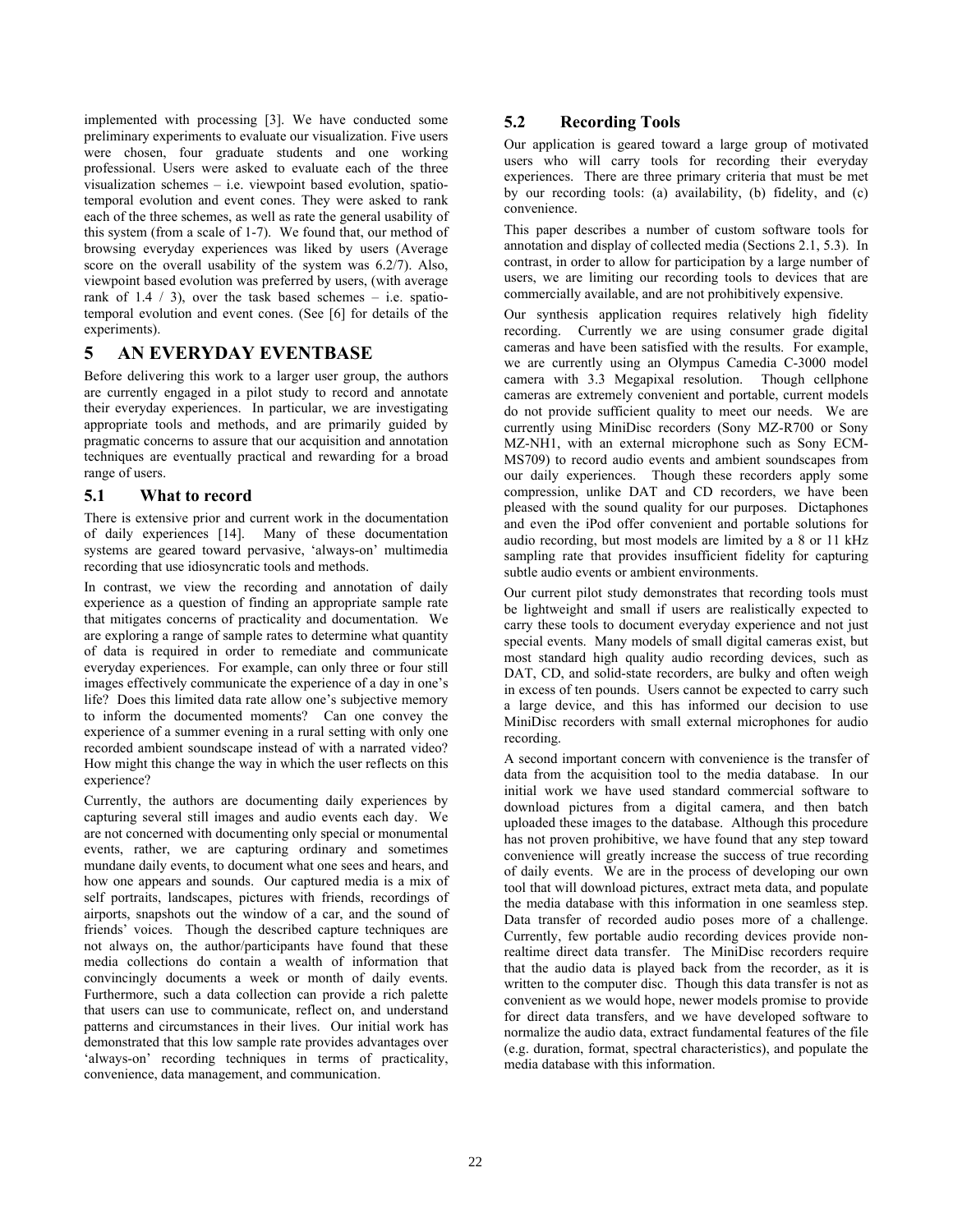## **5.3 Tools for Annotation**

In our early work with annotation, we focused on pragmatic solutions for annotation. These tools were purely data driven and required extensive offline time to annotation media objects in a user's collection before these objects could be included in the described interactive frameworks. Though these annotation tools are straightforward and simple to use, we found that users were not motivated to routinely annotate. This result has led us to explore more experiential and incentive-based frameworks for annotation.

In our current pilot study, that includes data acquisition and transfer, we have found that the daily or weekly routine of simply working with data can be a rewarding experience that allows us to immediately reflect on our experiences and interactions. We are in the process of building methods and tools for annotation that draw on this direct interaction with collected media that will simultaneously present media object while providing mechanism for their annotation. For example, a slide show of new images that lack annotations can be presented to a user in context with related images. The missing connections that arise from lacking annotations of particular media objects will be immediately apparent to a user. In this scenario, the user is provided with a clear incentive for annotation (i.e.: users want to view the full experience represented by a set of media objects.) We have found that the fusion of presentation and annotation tasks provides a successful framework that elicits both reflection and annotation from users.

For allowing users to upload their media into the system, we created and are now refining an easy to use web based interface. Users can register themselves, and can set permissions to share their media with selected friends. Whenever digital photographs are uploaded, time information can be extracted automatically. A form is used to annotate the media they upload, i.e. with *who when, what* and *where.* We provide drop-down boxes that expand as more and more users add their information, so that the upload process is made faster. Users can also optionally specify relationships between events, which would then change the way events unfold in the multi-viewpoint interface. In our current pilot study, this tool has proven to be powerful and effective, and it will be further refined as more users are able to provide feedback.

# **6 FUTURE WORK**

We now discuss some future directions of this work.

## **6.1 Events and Moments**

We found that using events alone may not always be suitable for sharing experiences. We would like to introduce the idea of *moments* in our work. Our idea of moments is a snippet from someone's life that is too small to be called an event. Moments can be shared across events; an example would be the abstract idea of happiness. Suppose the writer labels a story fragment as a happy moment. It could occur in more than one event. Sharing moments across events causes the viewer to understand it better, because she has seen it happen before in some other event.

## **6.2 Analysis of user interaction**

We also plan to analyze events with the annotation provided by the users, as well as analyze user interaction. It would be interesting to provide to the users a statistical analysis of their data, with meaningful interpretation of their activities. We would like to incorporate new semantic distance measures to discover interesting relationships between events and viewers' interaction.

#### **6.3 Local narrative structures**

In a completely interactive environment like our system, it is not possible to have a global narrative structure, which is a small price to pay for the advantage of complete viewer involvement. However, in order to introduce some coherence in the setting, we would like to introduce the idea of *local structure*. (For example, a dialog or phrase in a film is a local structure within the whole story). Similarly we plan to incorporate mechanisms such as simple rules or probabilistic frameworks, to ensure that at the micro level of each interaction, coherence is maintained.

## **7 CONCLUSIONS**

In this paper, we have presented our attempts to find mechanisms to communicate everyday experiences. We showed how we first used a dramatic schema motivated by Kevin Brooks' work on AgentStories [9]. We allowed users to categorize media (introduction, conflict, resolution etc.), and additionally provide relationships between media. The resulting slideshows appeared disjoint for several reasons (a) assigning dramatic labels to everyday events is hard, (b) unlike stories, causal support assignment amongst events is not easy to do, and (c) a linear presentation of everyday events was not engaging.

We then presented several design guidelines for communicating everyday experiences. A key design goal was to give the viewer agency. We made the process of browsing an everyday experience interactive, and viewpoint centric. We additionally showed two task based browsing schemes of everyday experiences. Our pilot studies show that the users like a viewpoint centric interaction of everyday experience.

We discussed how we planned to create a large everyday event base. We presented our ideas to three aspects of everyday documentation (a) what to record, (b) the tools for recording and (c) the annotation tools. Recording and communicating everyday experiences, is a challenging processes. We plan to investigate hierarchical event structures, and statistical analysis of the collected events. We are also looking at how we can improve the coherence of the interaction by introducing local structure in the presentation.

## **8 REFERENCES**

- [1] *Merriam Webster Dictionary* http://www.m-w.com.
- [2] *TIGER maps* http://imagemaps.mle.ie/.
- [3] *Processing* http://proce55ing.net.
- [4] *Friendster* http://www.friendster.com.
- [5] *WWMX* http://wwmx.org/.
- [6] P. APPAN and H. SUNDARAM (2004). *Networked Multimedia Event Exploration*, To appear in ACM Multimedia 2004, New York,
- [7] S. BOLL (2003). *MediAether an Event Space for Context-Aware Multimedia Experience*, 1'st ACM Workshop on Experiential Telepresence, in conjunction with ACM Multimedia 2003, Berkeley CA.,
- [8] BRANIGAN (1992). *Narrative Comprehension and Film*. New York.
- [9] K. M. BROOKS (1997). *Do story agents use rocking chairs? The theory and implementation of one model for*